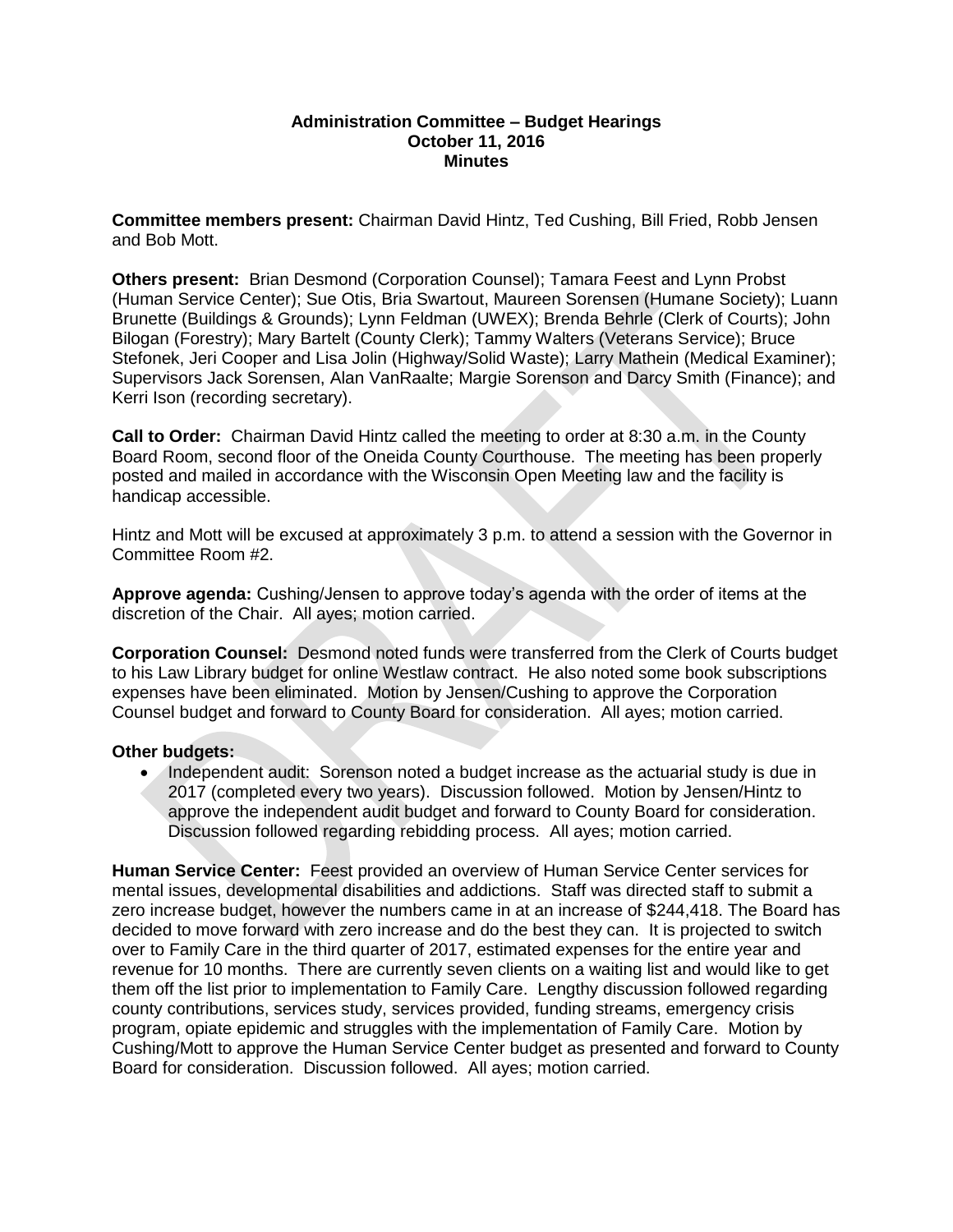**Humane Society:** Otis provided budget overview handouts noting an increase of \$1,000 based on calculation of animal control services per capita for the County and the City. Discussion followed regarding the calculation, license fees and cost per intake. It was noted the Petco grant will be used for capital improvements. Motion by Cushing/Hintz to approve the Humane Society budget as presented and forward to County Board for consideration. Lengthy discussion followed regarding the animal control services, reallocation of funds, future funding, split with the City. All ayes; motion carried.

**Buildings and Grounds:** Sorenson noted the CIP Committee recommended two departmental counter renovations be funded by Courthouse Security fund balance.

*UWEX relocation request:* Brunette and Feldman worked together regarding the potential UWEX relocation as directed by the Administration Committee. Feldman noted there have been documented air quality concerns dating back to 1989, but more frequently since 2013. An air quality study was done during the winter 2014, with findings to be at safe level. Since that time, some staff members have experienced a wide range of physical reactions with one employee transferring to another department and one employee with a documented legal physical disability to such conditions. Feldman applauded the efforts made to rectify the situation; however, changes made by the Airport and Buildings and Grounds have not solved the issue. The state has agreed to pay for a walk through engineering examination. Since that has not happened to date, the oversight committee made a decision to request relocation of the department. UWEX staff has indicated they will continue to work from home or close the office when necessary, with the County's approval. Feldman understands and appreciates the fiscal impact of relocation and reorganization but something needs to be done. She has been directed by the CUW Committee to come to the Administration Committee requesting \$145,000 to relocate the department.

Brunette noted that four different potential office sites were visited. She provided the anticipated cost to relocate, cost of a one-year lease and recurring expenses. Mott discussed reasons for the request to relocate and his concern regarding cost but believes something needs to be done to rectify the air quality issues. Jensen questioned what is the county/state responsibility to make reasonable accommodations for a disability, what does UWEX recommend for square footage for an office and are there Courthouse conference rooms available for staff use? Brunette noted the current lease with the Airport is for 3,700 square feet; but staff is looking at 2,000-3,000 square feet depending on configuration and market availability.

Jensen noted that if the department continues to operate as is until June 2017, it means the office may be closed at times. He felt that space should be looked at once restructuring data is available in February/March 2017.

Fried voiced his frustration with continual roadblocks in correcting the issue and is unsure of UWEX's viability. He is against moving people to different corners of the County as it will impact services. Perhaps a commitment should be made to the Airport to make the office space desirable and reallocate \$100,000 from the former budget to make it happen. Mott noted the facility and UWEX positions are separate issues. Staff does the best they can in the facility provided. Lengthy discussion continued.

Motion by Cushing/Jensen to deny the \$97,000-\$144,000 request and that UWEX staff continue with the situation until the reorganization is done. Lengthy discussion followed regarding direction for staff. All ayes; motion carried.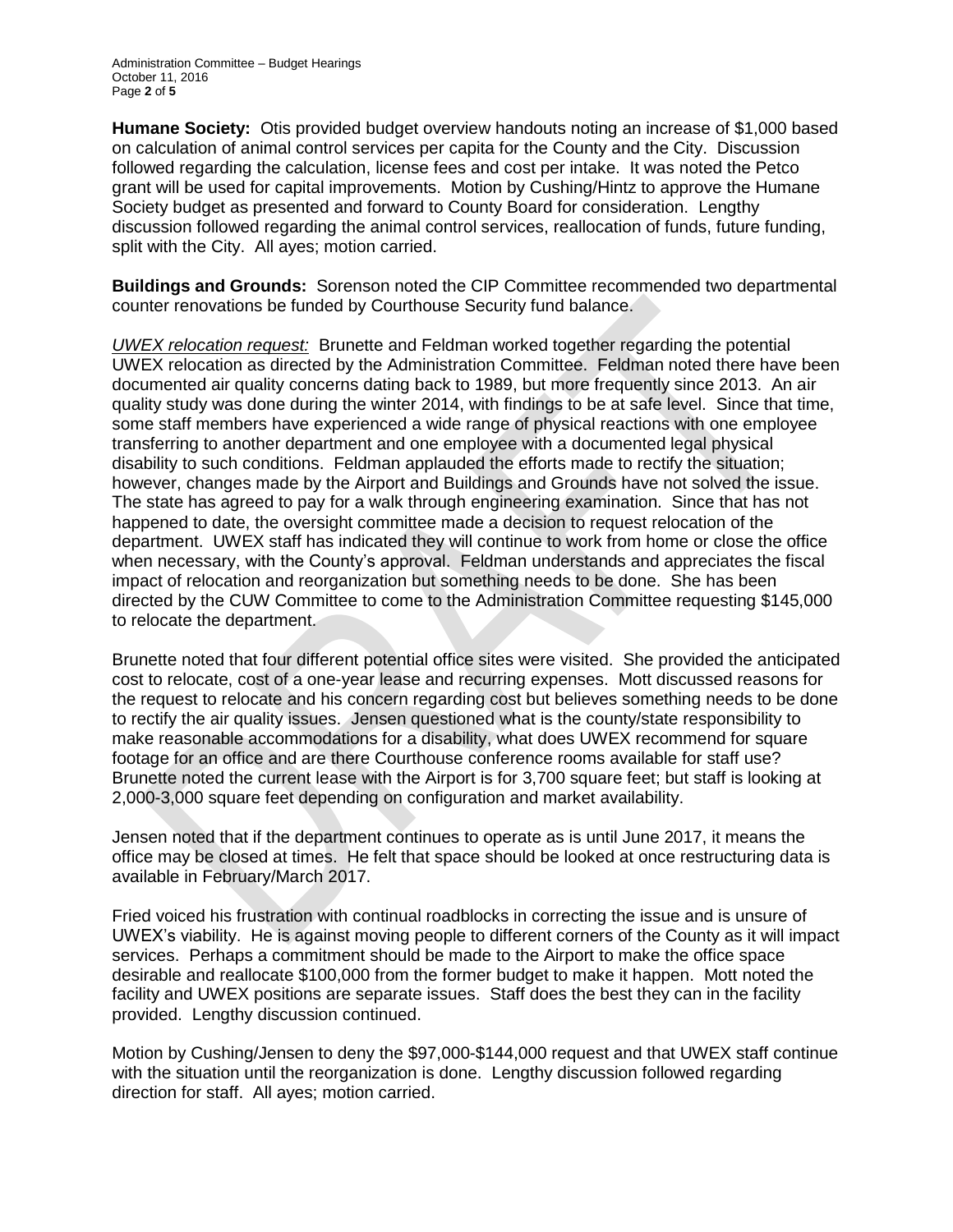*Buildings and Grounds:* Brunette noted a reduction in expenses of \$18,000. Prisoner related expenses were increased and prisoner revenue will be allocated to the Buildings and Grounds budget for these related expenses. Brunette noted estimates were made using data from the last time state prisoners were housed in Oneida County. Motion by Cushing/Hintz to approve the Buildings and Grounds budget and forward to County Board for consideration. Fried discussed an intergovernmental agreement with the City on some issues. Sorenson noted the wage increases are due to step placement. Discussion held regarding heating at the Health and Aging building. All ayes; motion carried.

**Clerk of Courts:** Brenda Behrle provided handouts regarding changes in revenue over the past 20 years, noting jury fees are over budget. Budgeted revenues are down and wages have increased. Discussion followed regarding bond defaults. Behrle noted there is no guarantee on collecting bond defaults or jail assessment fees. Motion by Hintz/Cushing to accept the budget with an increase in bond defaults of \$10,000. All ayes; motion carried.

**Forestry:** Bilogan provided stumpage history averages/projections. Discussion followed. Mott noted Forestry does more just than timber harvests; the department is also in charge of parks and recreation, certifications, trails, etc. He noted it is a pleasure working with Bilogan who is always open to suggestions. Bilogan noted the funds for printing and duplication have been reallocated to mapping due to an increased demand. Discussion followed regarding severance payments to towns and town roads. The Forestry budget includes \$20,000 per year allocated to the Parks budget and the Forestry budget for equipment purchases or capital projects. Motion by Jensen/Mott to approve the Forestry budget as presented and forward to County Board for consideration. All ayes; motion carried.

**County Clerk:** Sorenson noted \$50,000 should be allocated annually for elections with end of year balances to carry forward to a presidential election year. The 2017 allocation is currently \$44,000. Motion by Jensen/Cushing to increase the election budget by \$5,834. All ayes: motion carried. Motion by Cushing/Hintz to approve the County Clerk's budget as amended and forward to County Board for consideration. All ayes; motion carried.

**General Insurance:** It was noted the fund balance for risk management is to be used for safety. Public Works has an account for this as well. Discussion followed regarding implementation of a comprehensive safety plan.

Discussion was held regarding the insurance budget. Worker's compensation is charged back to the departments. Mott would like a copy of the insurance company walk through results regarding safety. Discussion followed regarding limited endorsement on foreclosure properties. Bartelt reminded the Committee that the County switched insurance carriers last year. Motion by Jensen/Hintz to approve the insurance and risk management budgets and forward to County Board for consideration. All ayes; motion carried.

Recessed at 11:56 a.m. Reconvened at 1:30 p.m.

**Veterans Service Office:** Walters discussed the donation line item (continuing appropriation account) which is used to help veterans in an emergency or for a special need. IWalters noted the department must now apply specifically for their annual state grant. VanRaalte noted, as of 2016, only \$5,000 of grant can be used for the CVSO salary and will continue to decrease to zero by 2018. Walters noted non-personnel items did not increase. Motion by Cushing/Mott to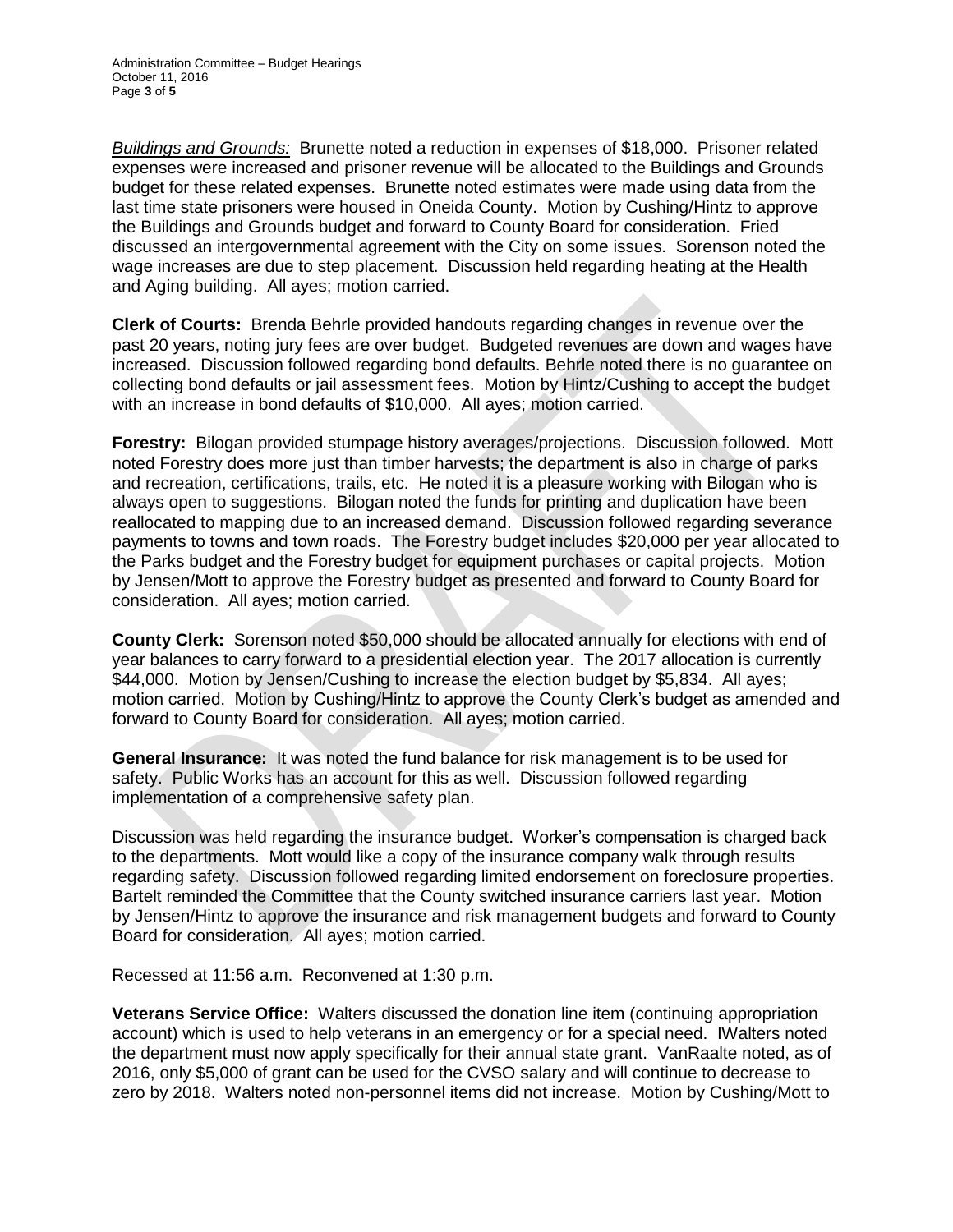Administration Committee – Budget Hearings October 11, 2016 Page **4** of **5**

approve the Veteran's Service Office budget and forward to County Board for consideration. All ayes; motion carried.

## **Other budgets:**

- Cost allocation plan is an indirect cost study. Currently Jeff Cohen does the study but he is going to retire. Sorenson recommended this budget increase by \$4,000. Motion by Cushing/Hintz to increase the budget by \$4,000, bringing the total to \$5,700. Discussion followed regarding doing an RFP and contracting for services. Ayes-four; nay-one. Motion by Jensen to approve the cost allocation plan budget as amended and forward to County Board for approval. All ayes; motion carried.
- Discussion held regarding the central purchasing, sundry general government (PTO payouts). Motion by Cushing/Jensen to approve the central purchasing and sundry general government budgets as presented and forward to County Board for consideration. All ayes; motion carried.
- Discussion was held regarding Regional Reference Library and North Central Regional Planning. Motion by Jensen/Cushing to approve the Regional Reference Library budget and North Central Regional Planning budget and forward to County Board for approval. All ayes; motion carried.
- Sorenson reviewed the reserve for contingency line items in detail. Motion by Cushing/Mott to approve the reserve for contingency budget and forward to County Board for consideration. All ayes; motion carried.

**Highway:** Sorenson noted the tax levy has not changed from 2015 and all fund balances carry forward per County Code. Stefonek noted the department has been doing more state work, but will not be able to fulfill the state RMA contract this year due to personnel shortage. He expects the same allocation of state work in 2017 but should be able to complete the contract due to the hiring of two additional employees, bringing the department to full staff. Stefonek noted the chip sealer is owned by Oneida County but used in a tri-county (Lincoln/Price) equipment pool. Chip sealing increases the longevity of road life by about 6-8 years. Stefonek expects to use \$200,000 per summer on maintenance. Sorenson reminded the committee that \$200,000 of tax levy and \$250,000 from general fund was put into the Highway budget in 2016. This will not be able to continue with the implementation of Family Care. Discussion followed regarding borrowing for road construction. Motion by Jensen/Cushing to approve the Highway budget as presented and forward to County Board for consideration. Discussion followed regarding chip sealing, staffing levels, quality of work, CHIP program designation, safety program (regulations, attire, handbook, trainings, procedures), plans to address health/safety concerns at the Highway facility, and structural engineering RFP. Aye-four; absent-one. (Hintz excused prior to vote at 2:45 p.m.)

## Mott excused at 2:53 p.m.

**Solid Waste:** Discussion was held regarding continuing appropriation accounts and history of budget. Sorenson expects a negative fund balance at the end of 2016. Discussion followed regarding the issues that lent to the shortfall including recycling market, additional position, marketing, etc. Sand Creek consultants assist with grant writing, monitoring of old cells and DNR permitting process assistance. Discussion continued. Motion by Jensen/Fried to approve the Solid Waste budget as presented and forward to County Board for review and approval. All ayes; motion carried.

Break 3:15 p.m.. Reconvened at 3:25 p.m..